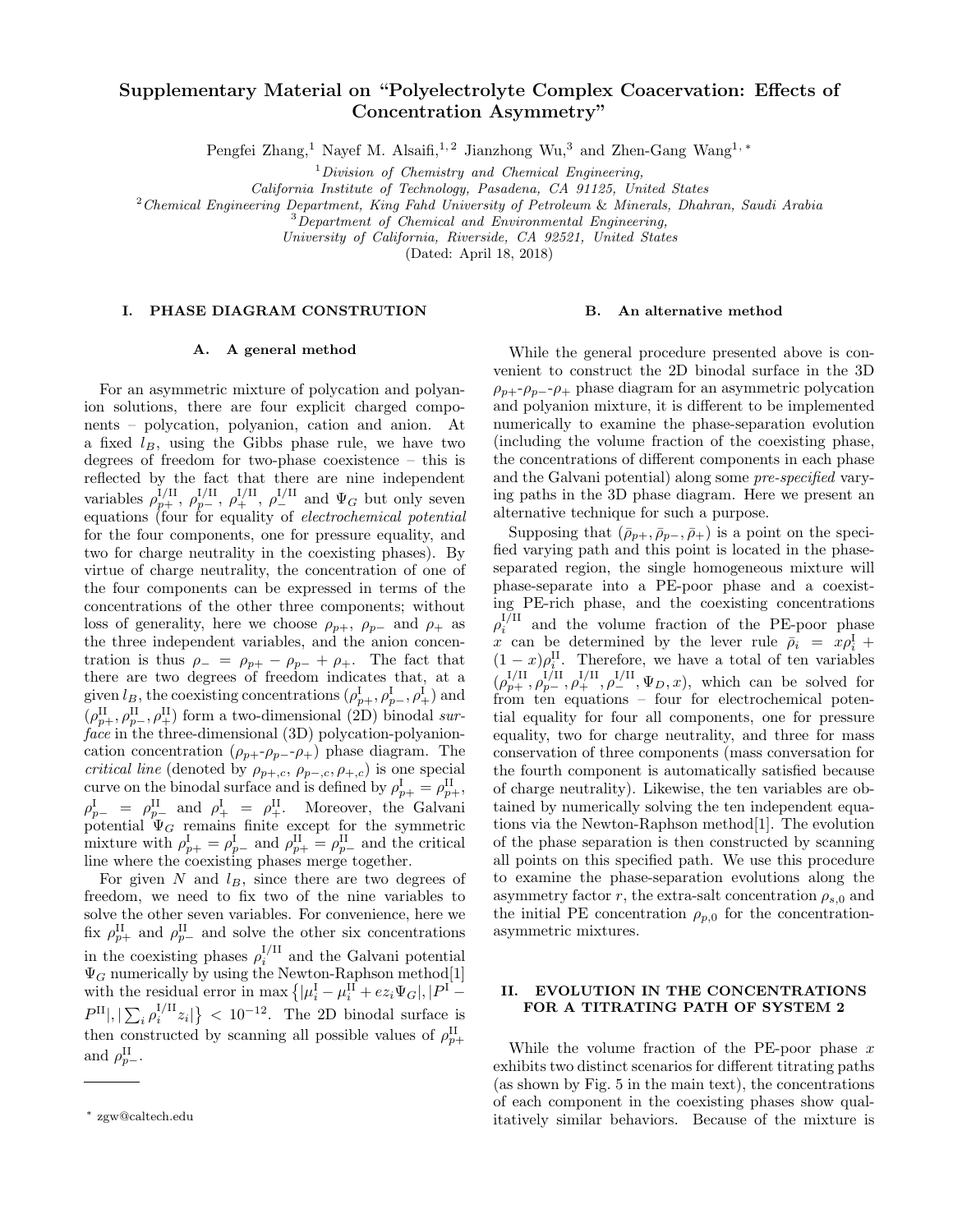

2

FIG. 1. Polycation and polyanion concentrations in the PE-poor phase,  $\rho_{p\pm}^{\rm I}$ , (a) in the linear-linear plot and (b) in the log-log plot respectively. (c) Polycation and polyanion concentrations in the PE-rich phase,  $\rho_{p\pm}^{\text{II}}$ . (d) Concentrations of small cation and small anion in the coexisting phases,  $\rho_{\pm}^{I/II}$ .  $\rho_{p,0} = 0.02$  and  $l_B = 0.5$  for all figures.

symmetric with respect to r by exchanging  $\rho_{p+} \leftrightarrow \rho_{p-}$ and  $\rho_+ \leftrightarrow \rho_-,$  hereafter we focus on the  $r \geq 0$  region where polycation is the major PE species and anion is the only type of small ions. First, we recall that, the overall concentrations of polycation and anion increase linearly with r, i.e.,  $\bar{\rho}_{p+} = (1+r)\rho_{p,0}/2$  and  $\bar{\rho}_{-} = r\rho_{p,0}$ , and the overall polyanion concentration decreases linearly with  $r$ , i.e.,  $\bar{\rho}_{p-} = (1 - r)\rho_{p,0}/2$ .

Taking path 1 in Fig. 5 of the main text (i.e., with  $\rho_{p,0} = 0.02$ ) as an example, in Figs. 1(a)-(b) we show both polycation and polyanion concentrations in the PEpoor phase,  $\rho_{p\pm}^{\rm I}$ , as functions of r. Fig. 1(a) shows that the polycation concentration  $\rho_{p+}^{\text{I}} \propto r$  and the polyanion concentration  $\rho_{p-}^{\rm I} \approx 0$  over a wide range of r except for that close to the phase boundary  $r^*$ . The log-log plot in Fig. 1(b) further shows that  $\rho_{p-}^{\rm I}$  actually exhibits a minimum at  $r \equiv r_m \approx 10^{-3}$ . The region with  $r < r_m$ can further be divided into two sub-regions. For very small  $r, \rho_{p-}^{\text{I}} \approx c - b_1 r$  with  $c \equiv \rho_{p-}^{\text{I}}(r = 0)$ ; this is easy to be understood via the Taylor expansion. For slightly larger r,  $\rho_{p-}^{\text{I}} \approx b_2/r$  with  $b_1$  and  $b_2$  are two constants. For  $r > r_m$ ,  $\rho_{p-}^{\rm I}$  starts to increase with r with a larger rate than  $\rho_{p+}^{\text{I}}$ . While  $\rho_{p-}^{\text{I}}$  is generally very small in magnitude over a wide range of  $r$  and is hard to be accurately measured in experiment, it has a direct and experimentally observable consequence – the Galvani potential, as discussed detailedly in the main text (see Fig. 6(b) of the main text).

In Fig. 1(c), we show both polycation and polyanion concentrations in the PE-rich phase,  $\rho_{p\pm}^{\text{II}}$ , as a function of r. First, both  $\rho_{p\pm}^{\text{II}}$  decreases monotonically with r, indicating the PE-rich phase become less concentrated with increasing asymmetry. The polyanion concentration  $\rho_{p-}^{\text{II}}$  decreases faster than  $\rho_{p+}^{\text{II}}$ . By noticing the lever rule  $\bar{\rho}_i = x \rho_i^{\text{I}} + (1-x) \rho_i^{\text{II}}$  and the behaviors of x and  $\rho_{p\pm}^{\text{I}}$ discussed above, we see the decrease of the polyanion concentration  $\rho_{p-}^{\text{II}}$  is mainly because of the decrease of  $\bar{\rho}_{p-}$  with r. The decrease of  $\rho_{p+}^{\text{II}}$  is mainly because a substantial amount of added polycations are partitioned into the PE-poor phase.

Since anion is the only type of small ions for  $r > 0$ , in Fig. 1(d) we show the anion concentration in the PEpoor phase  $\rho_-^{\rm I}$  and in the PE-rich phases  $\rho_-^{\rm II}$ . Because the overall anion concentration  $\bar{p}_-$  increases linearly with r, i.e.,  $\bar{\rho}_{-} = r \rho_{p,0}$ , the anion concentrations in both phases  $\rho_-^{I/II}$  likewise increase approximately linearly with r in the entire phase-separated region. Further, for the sake of the translational entropy, the anion concentrations in the coexisting phases are approximately equal, i.e.,  $\rho_-^{\rm I}\approx$  $\rho^{\rm II}_{-}$ . Finally, in the PE-poor phase, because the polyanion concentration is generally very close to 0, the polycation concentration is approximately equal to the small anion concentration over a large range of r, i.e.,  $\rho_{p+}^{\text{I}} \approx \rho_{-}^{\text{I}}$ .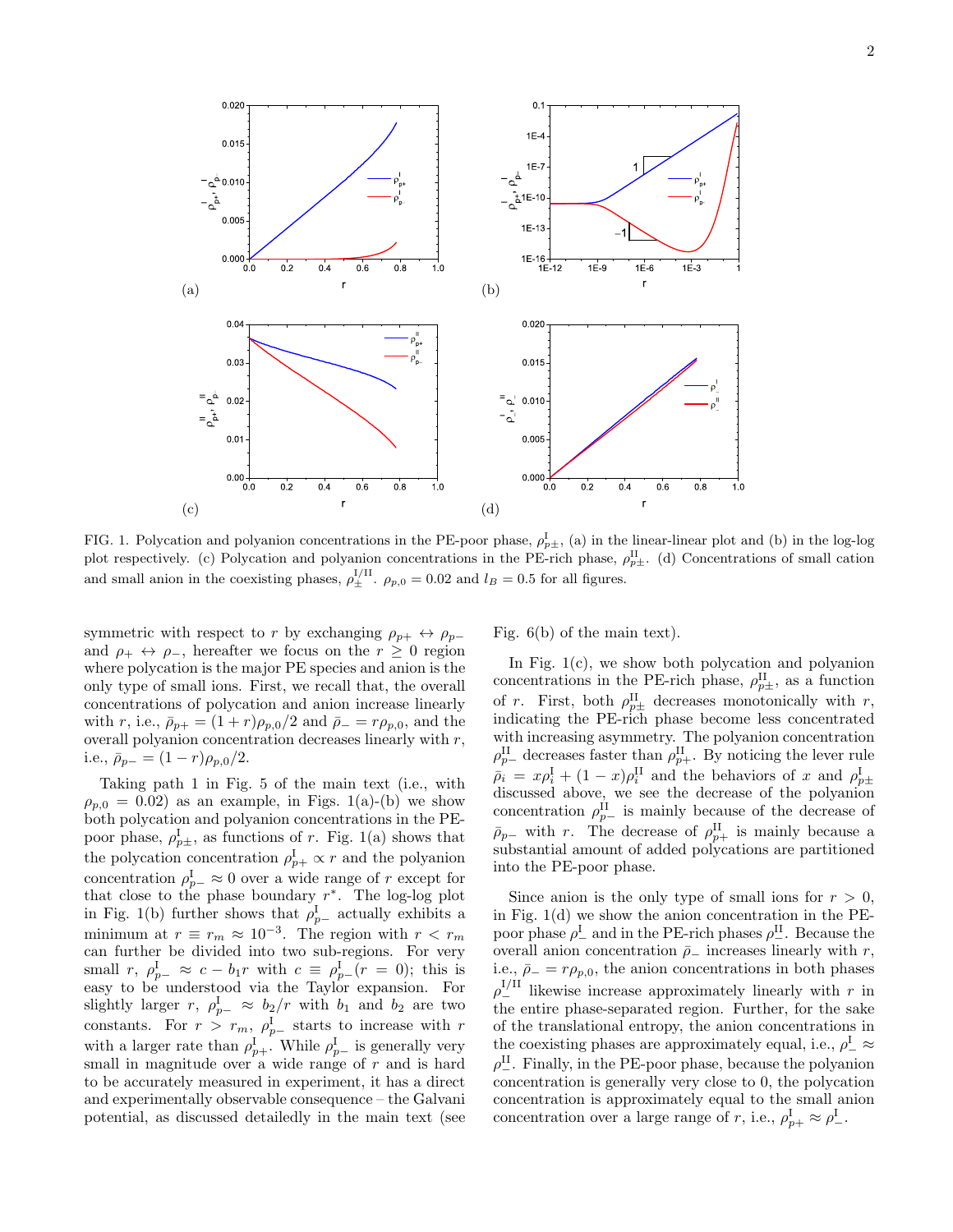

3



FIG. 2. Polycation and polyanion concentrations in the PE-poor phase,  $\rho_{p\pm}^{\rm I}$ , (a) in the linear-linear plot and (b) in the log-log plot. (c) Polycation and polyanion concentrations in the PE-rich phase  $\rho_{p\pm}^{\text{II}}$ . (d) Concentrations of small cation and small anion in the coexisting phases  $\rho_{\pm}^{I/II}$ .  $\rho_{p,0} = 0.08$  and  $\rho_{s,0} = 0$  for all figures.

## III. EFFECT OF r FOR MIXTURE WITHOUT EXTRA SALT AT LARGE  $\rho_{p,0}$

As shown in Fig. 7(a) of the main text, for mixtures without extra salt, the volume fraction of the PE-poor phase  $x$  exhibits qualitatively different behavior for mixtures at small  $\rho_{p,0}$  and at large  $\rho_{p,0}$ , it is thus interesting to examine how different are the concentrations of each component in the coexisting phases. Since the small  $\rho_{p,0}$  case has been detailedly studied in the main text, here we restrict to the large  $\rho_{p,0}$  case and highlight the major similarities and differences, taking the mixture with  $\rho_{p,0} = 0.08$  as an example.

In Figs.  $2(a)$ -(b), we show both PE concentrations in the PE-poor phase  $\rho_{p\pm}^{\rm I}$  as a function of the asymmetry factor  $r$  in a linear-linear plot and in a log-log plot respectively. Similar to the  $\rho_{p,0} = 0.006$  case (see Fig. 8(a) in the main text), for  $r \lesssim 0.02$ ,  $\rho_{p+}^{\text{I}}$  remains close 0 and depends weakly on r. For  $r \gtrsim 0.02$ ,  $\rho_{p+}^{\rm I}$  starts to increases approximately linearly with r. On the other hand, the polyanion concentration  $\rho_{p-}^{\text{I}}$  remains close to 0 over a wide  $r$  regime except for that close to the boundary r<sup>\*</sup>. The log-log plot of Fig. 2(b) shows that  $\rho_{p-}^{\text{II}}$  exhibits a minimum at some  $r$ ; this is similar to the system studied in the previous section and the asymmetric case with  $\rho_{p,0} = 0.006$  and  $\rho_{s,0} = 0$  in the main text.

Next, Fig. 2(c) shows both PE concentrations in the

PE-rich phase  $\rho_{p\pm}^{\text{II}}$  as a function of r. The polycation concentration  $\rho_{p+}^{\text{II}}$  increases slightly with r for small and intermediate  $r$  and decreases slightly when  $r$  is close to r ∗ ; the magnitude of the variation, however, is very small. While the variation trend of  $\rho_{p+}^{\text{II}}$  seems to be somewhat different for this case and the case in the main text (see Fig. 8(b) there), we notice the common feature of both systems, i.e.,  $\rho_{p+}^{\text{II}}$  is weakly dependent on r. On the other hand, the minor PE concentration  $\rho_{p-}^{\text{II}}$  decreases approximately linearly with  $r$ ; this is qualitatively similar to the case with  $\rho_{p,0} = 0.006$  over a wide range of r.

Finally, in Fig. 2(d), we show both small ion concentrations in the coexisting phases  $\rho_{\pm}^{I/II}$  as a function of r. We see that the distinction of the two r regimes in  $\rho_{\pm}^{I/II}$ becomes less clear comparing with the  $\rho_{p,0} = 0.006$  case (see Fig. 8(c) in the main text). Moreover, the cation concentration in the PE-poor phase is always higher than that in the PE-rich phase, i.e.,  $\rho_+^{\rm I} > \rho_+^{\rm II}$ ; this is qualitatively consistent to the  $\rho_{p,0} = 0.006$  case. The anion concentration in the PE-poor phase is also higher than that in the PE-rich phase, i.e.,  $\rho_-^{\rm I} > \rho_-^{\rm II}$ ; this is in opposite to the  $\rho_{p,0} = 0.006$  case for most r.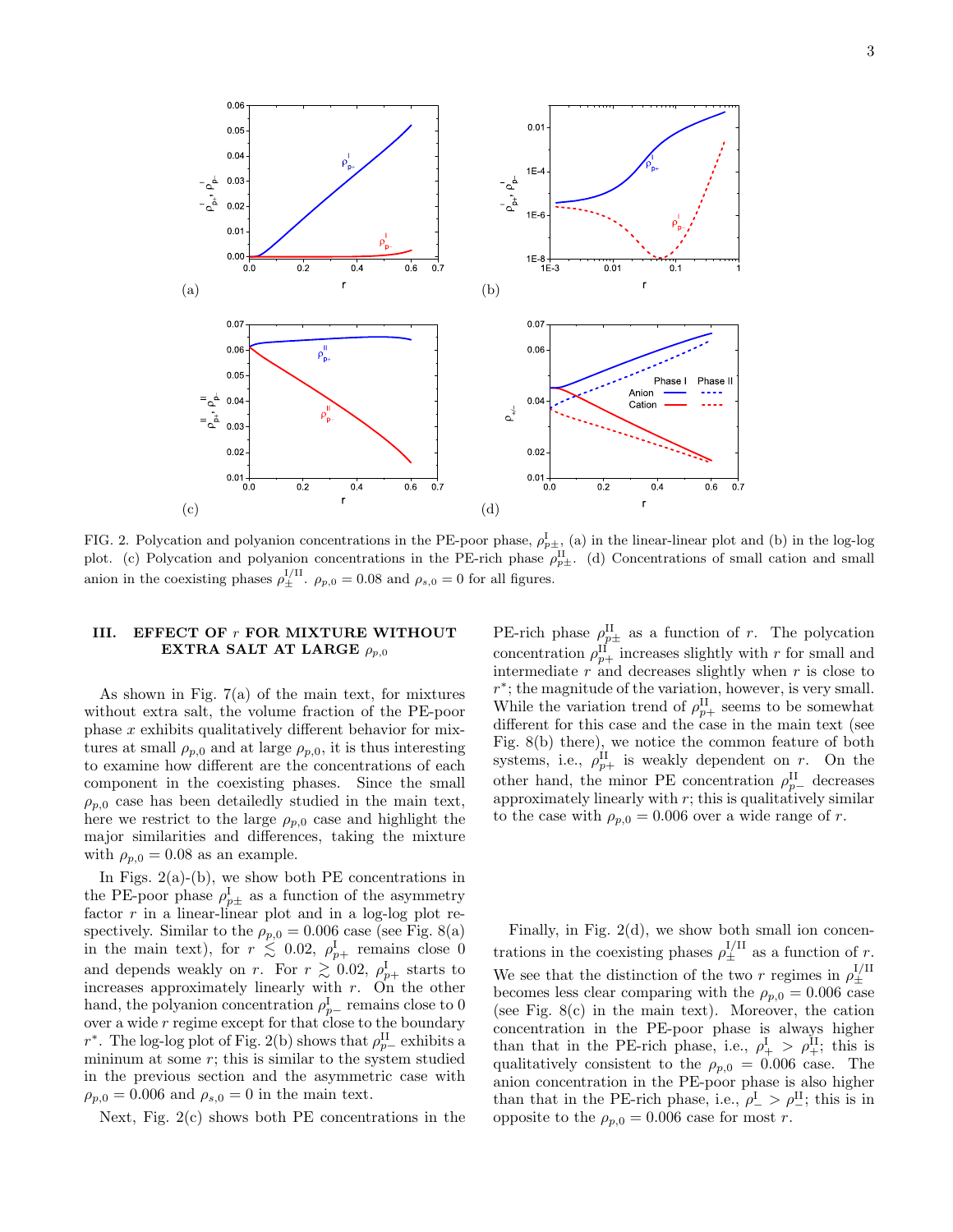

FIG. 3. Volume fraction of the PE-poor phase  $x$  vs. the asymmetry factor r for mixtures with finite extra-salt concentrations  $\rho_{s,0}$  at (a)  $\rho_{p,0} = 0.006$ , (b) 0.04 and (c) 0.08 respectively.

## IV. EFFECT OF r FOR MIXTURES WITH FINITE  $\rho_{s,0}$

Here we examine how the asymmetry factor  $r$  affect the phase behavior for the polycation and polyanion mixtures with finite extra-salt, i.e.,  $\rho_{s,0} > 0$ . In Figs. 3(a), (b) and  $(c)$ , we show the volume faction of the PE-poor phase x vs. r for mixtures with various  $\rho_{s,0}$  at fixed  $\rho_{p,0} = 0.006$ , 0.04 and 0.08, respectively. First, for all three  $\rho_{n,0}$ , the boundary asymmetry factor  $r^*$  where the mixture enters into a single-phase is always smaller for mixtures with larger  $\rho_{s,0}$ . Second, for all mixtures at small  $\rho_{p,0} = 0.006$ (see Fig. 3(a)), x is 1 at  $r^*$ , indicating that it is the PErich phase that vanishes at  $r^*$ . For all mixtures at large  $\rho_{p,0} = 0.08$  (see Fig. 3(c)),  $x = 0$  at  $r^*$  and thus it is

always the PE-poor phase that vanishes herein. Finally, for the intermediate  $\rho_{p,0} = 0.04$  (see Fig. 3(b)), while at small  $\rho_{s,0}$  it is the PE-poor phase that vanishes at  $r^*$ , for large  $\rho_{s,0}$  it is the PE-rich phase that vanishes. In addition, the slope of  $r$  close to  $r^*$  becomes very sharp when  $\rho_{s,0}$  is close to the critical line (see the red and magenta curves in Fig. 3(b)).

We thus construct the  $r^*$ - $\rho_{p,0}$  phase diagram for mixtures at finite  $\rho_{s,0} = 0.01$  and 0.04, respectively, as shown by the blue and red curves in Fig. 7(b) of the main text. We see that mixtures with larger  $\rho_{s,0}$  exhibits a narrower phase-separated window along r.



FIG. 4. Polycation and polyanion concentrations (a) in the PE-poor phase,  $\rho_{p\pm}^{\rm I}$ , and (b) in the PE-rich phase,  $\rho_{p\pm}^{\rm II}$ , for the mixtures with  $\rho_{p,0} = 0.006$  at a large extra-salt concentration  $\rho_{s,0} = 0.064.$  (c) Concentrations of both small cation and small anions in the coexisting phases,  $\rho_{\pm}^{\text{I/II}}$ .

Next, we examine how the concentrations of each component,  $\rho_i^{\text{I/II}}$ , vary with r for mixtures at *finite* extra-salt